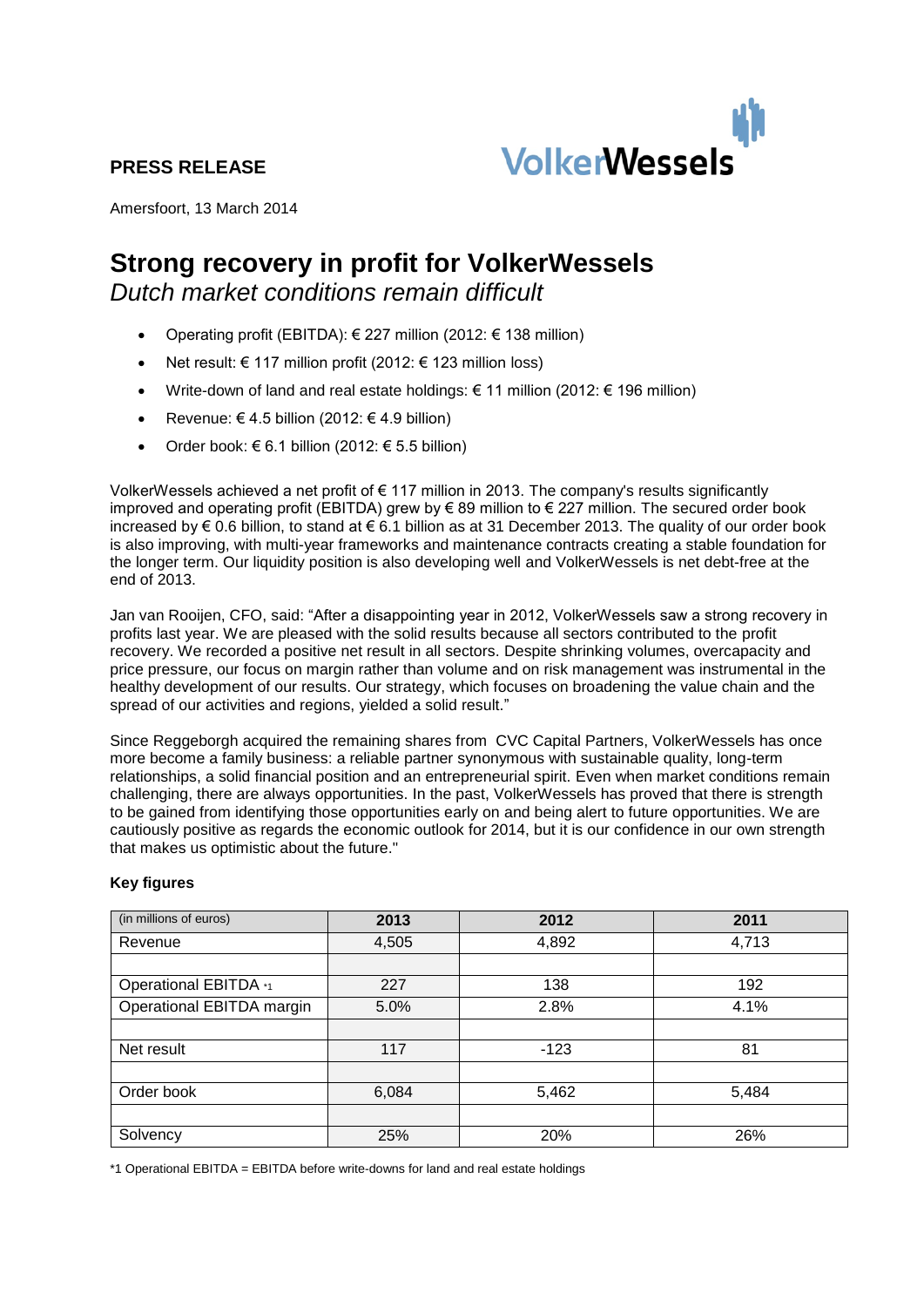# **Dutch market**

Market conditions remain challenging almost across the board. Construction does not immediately benefit from a tentative recovery in the economy, as it typically follows a later cycle. The Dutch Economic Institute for Housing and Construction (EIB) predicts stabilisation in construction output in 2014, with growth not expected until 2015 and beyond. There is no turnaround (as yet) in dwindling public sector budgets and investments. The private sector also remains in a poor state. Moreover, many of the sectors in which VolkerWessels operates are affected by overcapacity and price pressure. These difficult conditions necessitated several restructuring measures in 2013.

Given the difficult market conditions, we are pleased with our healthy order book. The quality of our order book has been improved by a good spread in activities and regions combined with an increase in multiyear contracts. These contracts generate a stable flow of income, and so they are important building blocks for future revenue and results.

# **The Netherlands - Building & Property Development**

| (in millions of euros)      | 2013  | 2012  |
|-----------------------------|-------|-------|
| <b>Operating Revenue</b>    | 1,295 | 1.431 |
| Order book                  | 1.801 | 2,072 |
| <b>Operational EBITDA</b>   | 29    |       |
| Operational EBITDA margin   | 2.2%  | 0.1%  |
| Average number of employees | 3,355 | 3.756 |

Market conditions remain particularly complex. Although consumer confidence is tentatively recovering and the market seems to be settling down a little, we are not overly optimistic. There is still significant pressure on capacity, projects are being postponed, finance is hard to come by and there are unoccupied premises in the office market. Decisions to delay projects reduced the size of the order book and decreased revenue by around 10% compared with the previous year.

Financing projects is a challenge which we do not expect to overcome in the short term. Investment in care facilities has come to a standstill, companies are shelving projects and commercial property in particular is difficult to finance. In these market conditions, our solid financial position, dependable image and network of private investors are crucial.

Despite the tough market conditions, Building & Property Development in the Netherlands has achieved a limited positive result. In 2013 a write-down of € 11 million was made for a limited number of land and real estate holdings, as compared to € 191 million in 2012.

Our construction companies are generally performing moderately well, although there have been a number of restructuring measures taken at companies which used to depend primarily on housing which had a negative impact on the result in 2013.

|                                     | 2013  | 2012  |
|-------------------------------------|-------|-------|
| New build homes delivered*1         | 3.119 | 3,822 |
| Homes sold (own development)        | 1.104 | 1.567 |
| Unsold homes under construction     | 222   | 483   |
| Completed, unsold homes at year-end | 266   | 204   |

\*1 Third party and own development

#### *Highlights in 2013:*

One particularly innovative and sustainable project that is underway is the new accommodation for network operator Liander. The 1200 employees are collaborating in the creative process to help to transform the existing building into a sustainable complex. Work is now underway on the Westluidense Poort building in Tiel, a "temple of culture" in the heart of the historic city. We have also made great progress towards zero energy living. We build houses which generate energy and have optimum insulation.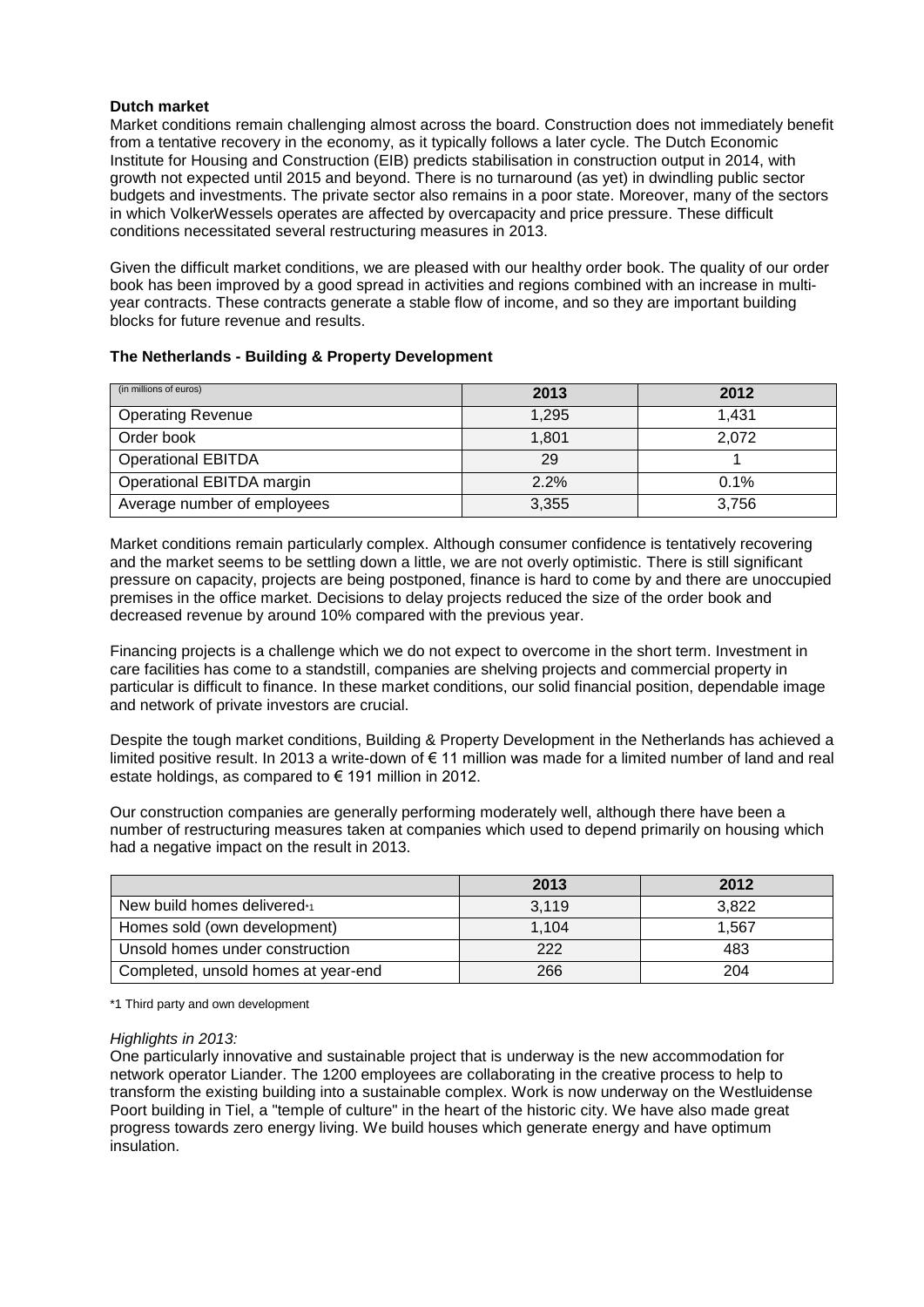# **The Netherlands – Infrastructure**

| (in millions of euros)      | 2013  | 2012  |
|-----------------------------|-------|-------|
| Operating revenue           | 1,268 | 1.240 |
| Order book                  | 1,116 | 1.014 |
| <b>Operational EBITDA</b>   | 63    | 60    |
| Operational EBITDA margin   | 5.0%  | 4.8%  |
| Average number of employees | 4,952 | 5,066 |

Shrinking market volumes are putting the sector under pressure. County councils and local authorities are putting on the brakes and there are question marks over government investment in national projects. Nor are we seeing any signs of a recovery in the private market, which is affected by overcapacity. The sector is contending with price pressure, which means our companies must exercise discipline in accepting work at realistic prices and staying focused on margin rather than volume.

Given the difficult market conditions, the majority of operating companies managed to record a satisfactory result. They were able to increase their order book and market share, operate smarter and more efficiently or set themselves apart with niche capabilities and superior knowledge. The new tender regulations, which came into force on 1 April 2013, provide for greater recognition of quality by stipulating that the public sector must not award contracts solely on the basis of the lowest price. In this fickle market, multi-year projects and long-term framework and maintenance contracts are important building blocks in our order book. VolkerInfra's holistic and multidisciplinary approach enables us to serve clients at every stage of a project.

#### *Highlights in 2013:*

We are protecting villages and towns against the threat of flooding; one example is the Noordwaard depoldering project. By creating additional space for Dutch rivers, we can prevent excessively high water levels and dike breaches. The second Juliana Canal sluice in Gouda also provides further protection. By building a second sluice (alongside the existing one), we are separating working vessels from leisure craft, which improves safety. On land, our projects include major railway improvement works near Enschede. In Utrecht, we have started dismantling the many kilometres of railway track.

# **Energy & Telecoms**

| (in millions of euros)      | 2013  | 2012  |
|-----------------------------|-------|-------|
| Operating revenue           | 925   | 1.121 |
| Order book                  | 1.131 | 644   |
| <b>Operational EBITDA</b>   | 86    | 15    |
| Operational EBITDA margin   | 9.3%  | 1.3%  |
| Average number of employees | 3,336 | 3,254 |

The growth in the order book can be chiefly explained by the signature of a number of multi-year contracts and the expansion of our client portfolio within the telecoms division, securing much of our expected volume of work over the next few years. The increasing digitalisation of society and the growing need for connectivity are a source of impetus for our activities in this market.

Our offshore energy results are satisfactory. This business stream is now benefiting from past investments and the knowledge we have amassed, and the quality of our work has greatly improved as a result.

In the Netherlands and Belgium, the market for distribution networks and pipelines (onshore) is still struggling with government cutbacks and low market volumes due to a downturn in new construction projects. Despite these tough market conditions, we saw a recovery in our result in this sector, recording another positive result. This was achieved by improving our processes and exercising restraint in accepting EPC projects.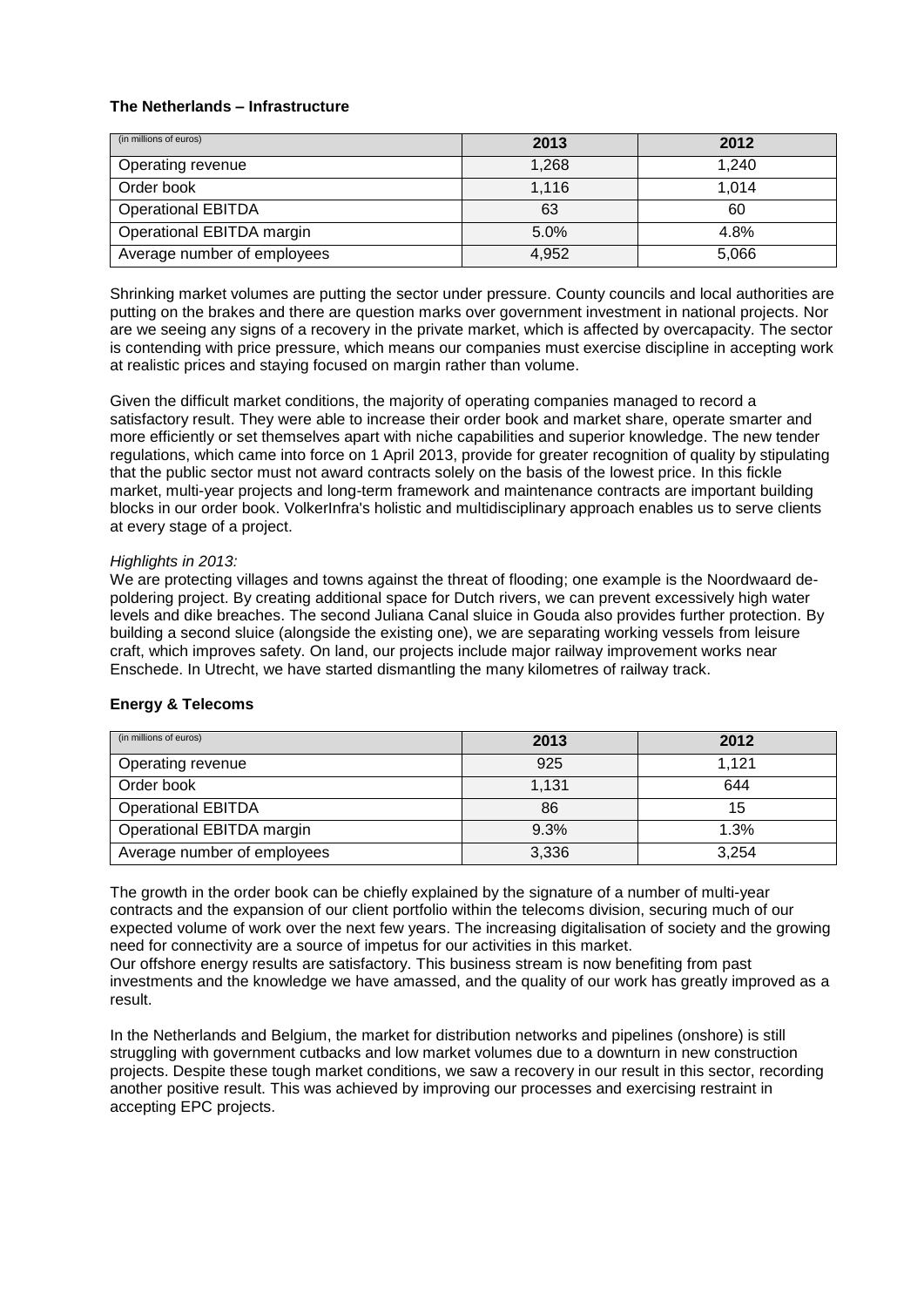#### *Highlights in 2013:*

We have started a number of new offshore wind projects off the coast of the United Kingdom and Germany, for which we are laying and installing the energy infrastructure. We have undertaken the complex reconstruction of the underground telecom infrastructure in the heart of Rotterdam. As well as relocating many metres of cable, we also laid new cables. Another project that we are particularly proud of is the Last Mile, which involves connecting 279 high-voltage substations to 21 fibre optic rings in the Netherlands. The result is a new reliable fibre optic network.

# **International home markets**

| (in millions of euros)      | 2013  | 2012  |
|-----------------------------|-------|-------|
| Operating revenue           | 1.131 | 1.191 |
| Order book                  | 2,099 | 1.731 |
| <b>Operational EBITDA</b>   | 65    | 62    |
| Operational EBITDA margin   | 5.7%  | 5.2%  |
| Average number of employees | 3,091 | 3,007 |

# **VolkerWessels UK**

Results and revenue in the UK are developing in line with expectations. In challenging market conditions, VolkerWessels UK has demonstrated a stable performance, with our market share and order book showing healthy growth. A diverse spread of activities and the size of the projects have improved the quality of our order book. Despite price pressure in the market, we maintained our margin at an acceptable level.

During 2013 VolkerWessels UK was awarded a number of long-term framework contracts and innovative alliance contracts. These provide a regular volume of rail infrastructure, highways maintenance and environmental projects. The UK government is prioritising infrastructure investment as a means of stimulating the economy, with a particular emphasis on transport and energy infrastructure. We now have increasingly strong positions in these markets.

#### *Highlights in 2013:*

VolkerWessels UK has commenced an eight-year contract to maintain and enhance the highways in Central London. Gatwick airport's runway resurfacing was completed and work has started to reroute the A45 to create space for the runway extension in Birmingham. There are numerous rail infrastructure projects underway, including the delivery of Thameslink depots, rail systems renewals and railway infrastructure enhancements. Lastly, the award of frameworks for the Environment Agency and National Grid enhance the growing order book which means the company can look forward to strong growth in the future.

# **VolkerWessels Canada/United States**

Our companies in Canada and the United States, which operate primarily in infrastructure and area development, are performing satisfactorily. In Canada, after a difficult start due to weather conditions, we again recorded a solid result and the outlook remains favourable. The tendency for the Canadian government to outsource management and maintenance to the market continues. Multi-year maintenance contracts will secure volume and continuity in our order book over the next few years. In the United States, a marginal recovery in the housing market continued.

#### *Highlights in 2013:*

For VolkerStevin Canada, 2013 was dominated by severe flooding around Calgary. Help was given to the province of Alberta during the worst flooding in its history. In the wake of the floods, a huge amount of work was required to repair all the damage to the infrastructure, such as roads and bridges, and there is still a large amount to be completed. The Calgary Highways maintenance contract was renewed for a further 2 years, until mid-2016.